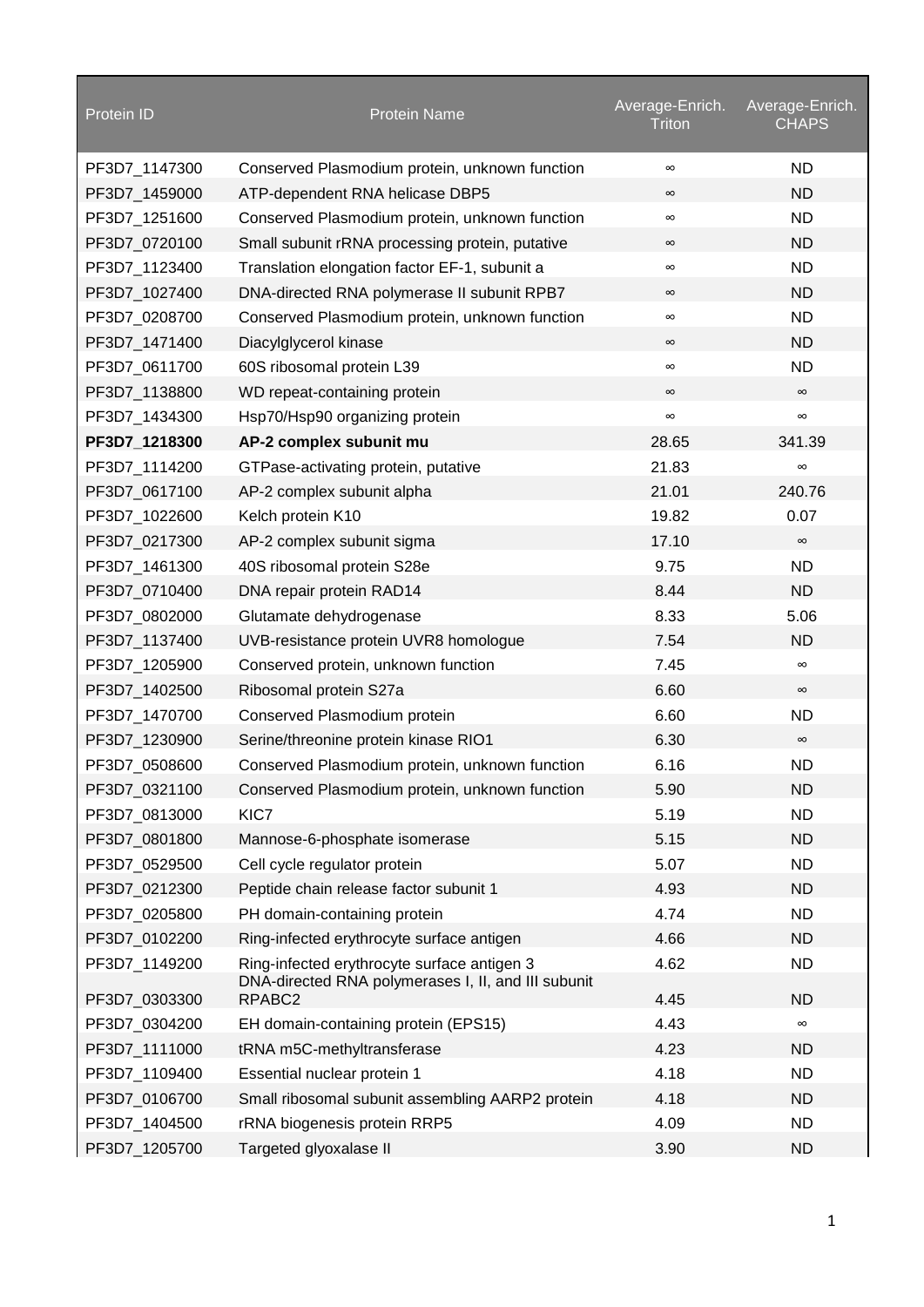| PF3D7_1104400 | Thioredoxin                                               | 3.85 | <b>ND</b> |
|---------------|-----------------------------------------------------------|------|-----------|
| PF3D7_1451900 | Ribosome biogenesis protein TSR1                          | 3.83 | $\infty$  |
| PF3D7_0731300 | Plasmodium exported protein (PHISTb), unknown<br>function | 3.83 | <b>ND</b> |
| PF3D7_0813600 | <b>Translation initiation factor SUI1</b>                 | 3.70 | <b>ND</b> |
| PF3D7_0416400 | Histone acetyltransferase                                 | 3.70 | <b>ND</b> |
| PF3D7_0803100 | U3 small nucleolar RNA-associated protein 14              | 3.65 | <b>ND</b> |
| PF3D7_1471000 | RNA 3-terminal phosphate cyclase-like protein             | 3.61 | <b>ND</b> |
| PF3D7 0522300 | 18S rRNA (guanine-N(7))-methyltransferase                 | 3.54 | <b>ND</b> |
| PF3D7_0708500 | Heat shock protein 86 family protein                      | 3.52 | <b>ND</b> |
| PF3D7_0528100 | AP-1 complex subunit beta                                 | 3.49 | 26.11     |
| PF3D7_1129100 | Parasitophorous vacuolar protein 1                        | 3.47 | 11.66     |
| PF3D7_0722000 | Conserved Plasmodium protein, unknown function            | 3.45 | $\infty$  |
| PF3D7_1010600 | Eukaryotic translation initiation factor 2 subunit        | 3.41 | <b>ND</b> |
| PF3D7_0408500 | Flap endonuclease 1                                       | 3.41 | $\infty$  |
| PF3D7_1108000 | <b>IWS1-like protein</b>                                  | 3.39 | <b>ND</b> |
| PF3D7_0106000 | Conserved Plasmodium protein                              | 3.30 | <b>ND</b> |
| PF3D7_0417800 | Cdc2-related protein kinase 1                             | 3.19 | <b>ND</b> |
| PF3D7_0903400 | ATP-dependent RNA helicase DDX60                          | 3.16 | <b>ND</b> |
| PF3D7_1033300 | Conserved Plasmodium protein, unknown function            | 3.09 | <b>ND</b> |
| PF3D7_0907600 | Translation initiation factor SUI1                        | 3.08 | <b>ND</b> |
| PF3D7_0205600 | Conserved Plasmodium protein                              | 3.04 | <b>ND</b> |
| PF3D7_1407500 | Multifunctional methyltransferase subunit TRM             | 3.04 | $\infty$  |
| PF3D7_0926900 | Replication termination factor                            | 3.00 | <b>ND</b> |
| PF3D7_0615700 | RNA export binding protein                                | 1.73 | $\infty$  |
| PF3D7_1027300 | peroxiredoxin (oxidative stress defense)                  | 1.63 | 159.73    |
| PF3D7_1226900 | Parasitophorous vacuolar protein 2                        | 1.30 | $\infty$  |
| PF3D7_1323400 | 60S Ribosomal Protein L23                                 | 0.83 | 24.54     |
| PF3D7_0312800 | 60S Ribosomal Protein L26                                 | 0.81 | 15.67     |
| PF3D7_1222600 | AP2 domain transcription factor AP2-G (nuclear)           | 0.53 | 27.51     |
| PF3D7_1341300 | 60S Ribosomal Protein L18                                 | 0.49 | 15.35     |
| PF3D7_1237200 | Conserved Plasmodium protein, unknown function            | 0.46 | 10.11     |

## **Supplementary Dataset 1A. Extended IP-MS interactome of AP-2µ**

Factors identified with greater than 3-fold enrichment in HA pulldown in either condition compared to control pulldowns with statistical difference between HA and control pulldowns greater than 0 and at least 2 peptides per protein. ∞ indicates that no peptides were detected in the control pulldown; ND indicates protein was not identified in either the control or HA pulldown.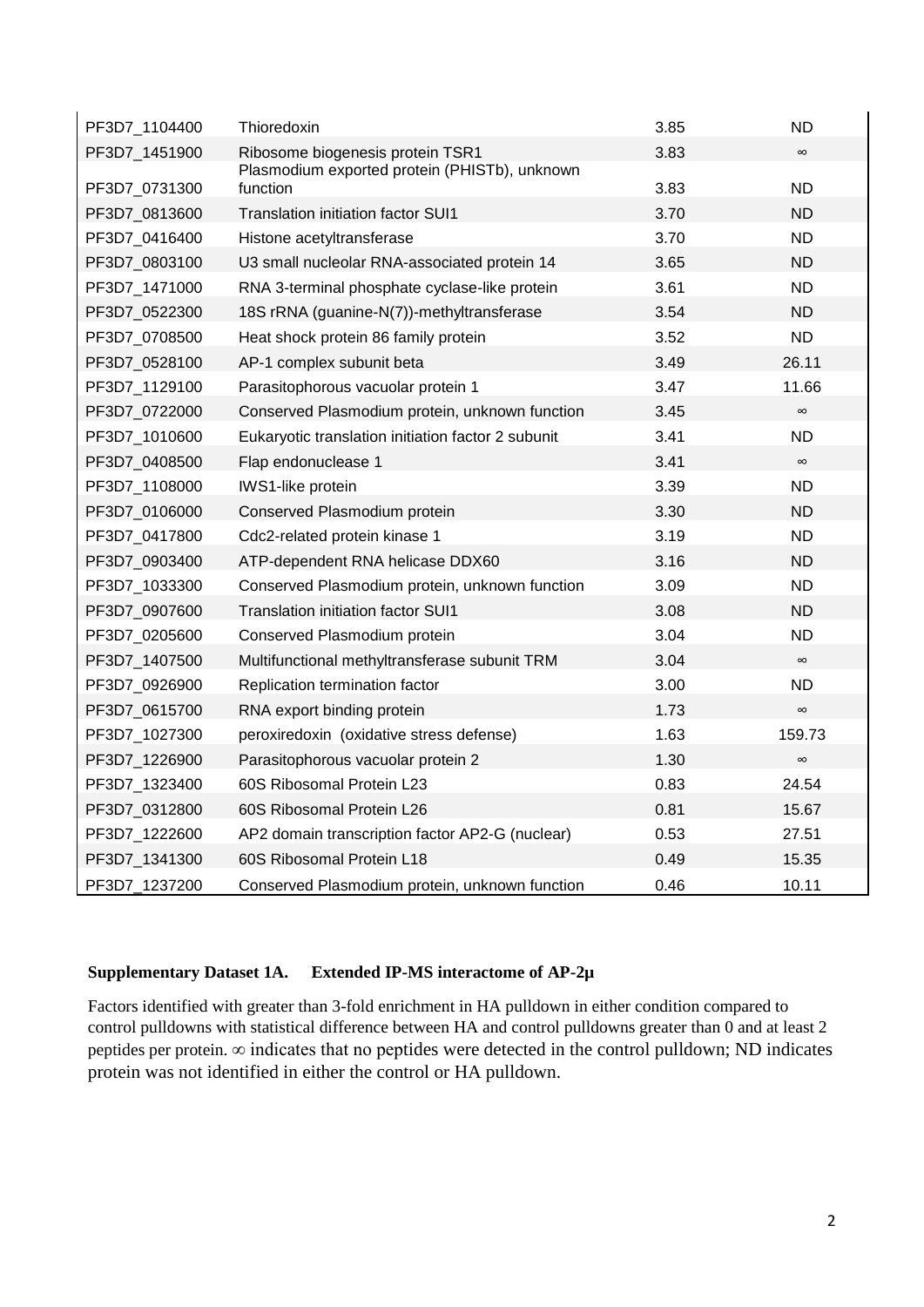| Protein ID    | Protein Name                                                     | Average-LFQ wt<br>$(N=3)$ | Average-LFQ GFP<br>(N=4) | Enrichment | $-log(P)$ |
|---------------|------------------------------------------------------------------|---------------------------|--------------------------|------------|-----------|
| PF3D7 1421000 | DIX domain-containing protein                                    | <b>ND</b>                 | $9.42E + 08$             | $\infty$   | 3.34      |
| PF3D7_1411300 | DnaJ protein                                                     | <b>ND</b>                 | $7.14E + 08$             | $\infty$   | 5.05      |
| PF3D7_0903400 | ATP-dependent RNA helicase DDX60                                 | <b>ND</b>                 | $5.67E + 08$             | $\infty$   | 0.25      |
| PF3D7_API0180 | Apicoplast ribosomal protein L16                                 | ND                        | $1.30E + 08$             | $\infty$   | 0.62      |
| PF3D7_0815800 | Vacuolar protein sorting-associated protein Vps9                 | <b>ND</b>                 | $1.25E + 08$             | $\infty$   | 2.26      |
| PF3D7_1037600 | TFIIH basal transcription factor complex helicase XPB<br>subunit | <b>ND</b>                 | 7.32E+07                 | $\infty$   | 0.27      |
| PF3D7_0806800 | V-type proton ATPase subunit A                                   | <b>ND</b>                 | $6.37E + 07$             | $\infty$   | 2.09      |
| PF3D7_0202600 | Nucleic acid binding protein                                     | <b>ND</b>                 | $6.27E + 07$             | $\infty$   | 0.40      |
| PF3D7_1210100 | Syntaxin, Qa-SNARE family                                        | <b>ND</b>                 | $5.22E + 07$             | $\infty$   | 0.46      |
| PF3D7_0907700 | Proteasome activator 28 subunit beta                             | <b>ND</b>                 | $4.51E + 07$             | $\infty$   | 0.12      |
| PF3D7_1458000 | Cysteine proteinase falcipain 1                                  | <b>ND</b>                 | $3.84E + 07$             | $\infty$   | 0.64      |
| PF3D7_0316500 | Kinetochore protein NUF2                                         | <b>ND</b>                 | $3.15E + 07$             | $\infty$   | 0.01      |
| PF3D7_0301700 | Plasmodium exported protein, unknown function                    | <b>ND</b>                 | $3.12E + 07$             | $\infty$   | 0.49      |
| PF3D7_0314100 | Vesicle transport v-SNARE protein                                | <b>ND</b>                 | $2.95E+07$               | $\infty$   | 0.60      |
| PF3D7_1006700 | Conserved Plasmodium protein, unknown function                   | <b>ND</b>                 | $2.94E + 07$             | $\infty$   | 0.06      |
| PF3D7_1118100 | AP-1 complex subunit sigma                                       | <b>ND</b>                 | $2.90E + 07$             | $\infty$   | 0.15      |
| PF3D7_0802400 | Conserved Plasmodium protein, unknown function                   | <b>ND</b>                 | $2.89E + 07$             | $\infty$   | 0.00      |
| PF3D7_0306100 | Conserved Plasmodium protein, unknown function                   | <b>ND</b>                 | 2.79E+07                 | $\infty$   | 0.21      |
| PF3D7_0820500 | Protein transport protein YIF1                                   | <b>ND</b>                 | 2.71E+07                 | $\infty$   | 0.76      |
| PF3D7_0320100 | Protein transport protein SEC22                                  | <b>ND</b>                 | $2.51E+07$               | $\infty$   | 0.02      |
| PF3D7_1328100 | Proteasome subunit beta type-7                                   | <b>ND</b>                 | $2.36E + 07$             | $\infty$   | 0.41      |
| PF3D7_1110200 | Pre-mRNA-processing factor 6                                     | <b>ND</b>                 | $2.21E + 07$             | $\infty$   | 0.02      |
| PF3D7_0914900 | BSD-domain protein                                               | <b>ND</b>                 | $2.10E + 07$             | $\infty$   | 0.26      |
| PF3D7_0103200 | Nucleoside transporter 4                                         | <b>ND</b>                 | $1.89E + 07$             | $\infty$   | 0.48      |
| PF3D7_0529000 | Conserved Plasmodium protein, unknown function                   | <b>ND</b>                 | $1.86E + 07$             | $\infty$   | 0.62      |
| PF3D7_0205500 | DNA-directed RNA polymerase II 16 kDa subunit                    | <b>ND</b>                 | $1.86E + 07$             | $\infty$   | 0.03      |
| PF3D7_1329500 | Conserved protein, unknown function                              | <b>ND</b>                 | $1.58E + 07$             | $\infty$   | 0.17      |
| PF3D7 1464700 | ATP synthase (C/AC39) subunit                                    | <b>ND</b>                 | $1.23E + 07$             | $\infty$   | 0.15      |
| PF3D7_1004400 | RNA-binding protein                                              | <b>ND</b>                 | $1.22E + 07$             | $\infty$   | 0.37      |
| PF3D7_0931800 | Proteasome subunit beta type-6                                   | <b>ND</b>                 | $9.31E + 06$             | $\infty$   | 0.07      |
| PF3D7 1419400 | Conserved Plasmodium membrane protein, unknown<br>function       | <b>ND</b>                 | $9.13E + 06$             | $\infty$   | 0.12      |
| PF3D7_1435500 | Clathrin light chain                                             | 7.17E+07                  | 2.19E+09                 | 30.56      | 2.74      |
| PF3D7_1219100 | Clathrin heavy chain                                             | 3.07E+09                  | $6.87E+10$               | 22.38      | 2.81      |
| PF3D7_1307700 | TOM1-like protein                                                | $3.32E + 07$              | $6.91E + 08$             | 20.81      | 2.78      |
| PF3D7_1459600 | Conserved Plasmodium protein, unknown function                   | $1.17E + 08$              | 2.33E+09                 | 19.89      | 2.31      |
| PF3D7_1432800 | HP12 protein homolog                                             | $1.72E + 07$              | $2.14E + 08$             | 12.40      | 1.63      |
| PF3D7_1311400 | AP-1 complex subunit mu-1                                        | 2.93E+07                  | $3.18E + 08$             | 10.85      | 2.42      |
| PF3D7_1353200 | Membrane associated histidine-rich protein                       | $5.61E + 06$              | 5.30E+07                 | 9.45       | 0.35      |
| PF3D7_1016300 | GBP130 protein                                                   | 1.75E+07                  | $1.56E + 08$             | 8.92       | 2.38      |
| PF3D7_1455500 | AP-1 complex subunit gamma                                       | 7.43E+07                  | $6.48E + 08$             | 8.72       | 2.27      |